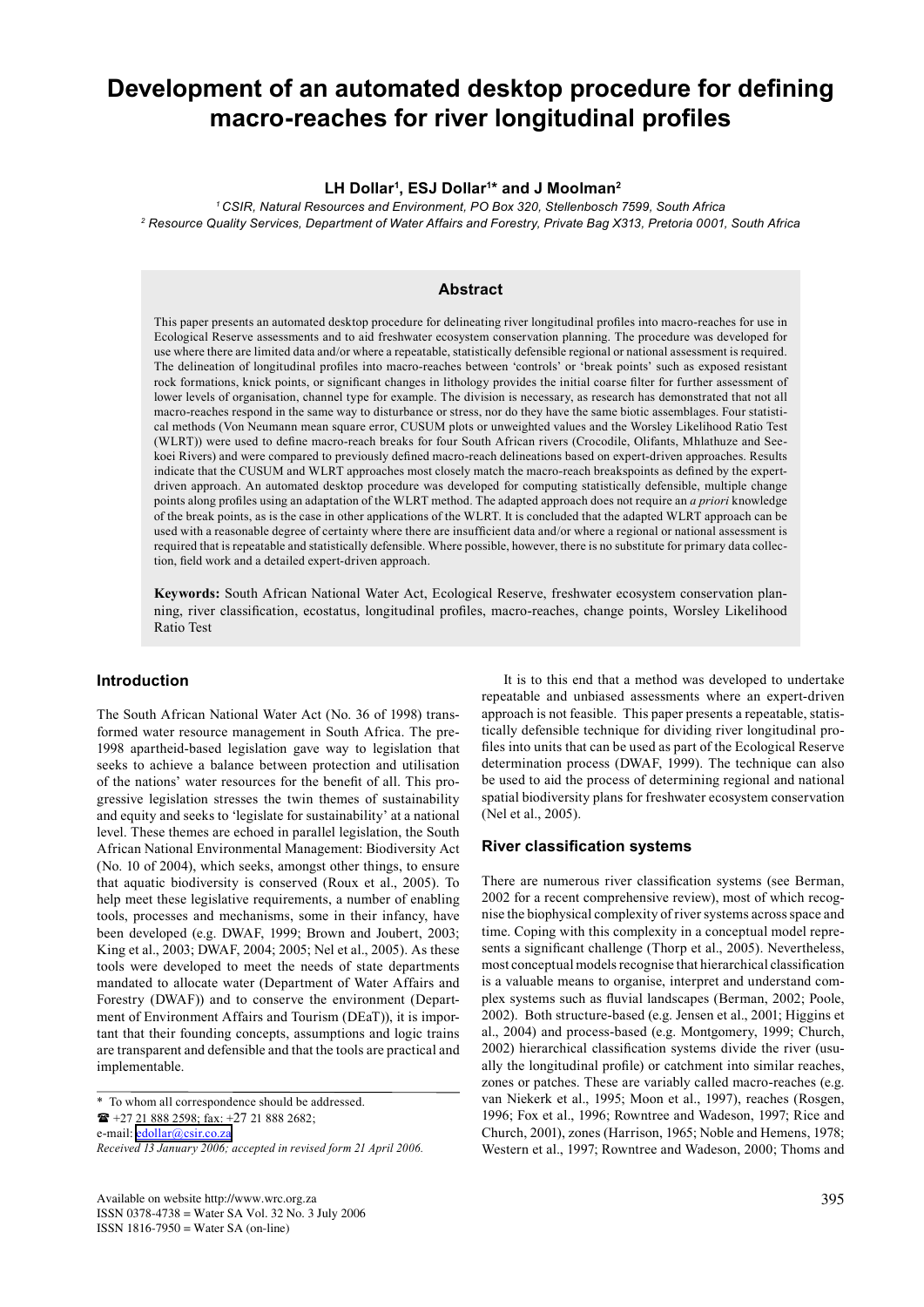Parsons, 2003), functional process zones (Metsi Consultants, 1999) and hydrogeomorphic patches (Thorp et al., 2005). The assumption is made that within these spatially-defined units (for the purposes of this paper the term macro-reach will be used) there is sufficient uniformity in terms of physical form, process and response that the unit can be managed and interpreted in a consistent manner (Montgomery and Buffington, 1998).

 The delineation of macro-reaches is, however, an expertdriven process, and while this is desirable, where there is limited information, or where a regional- or national-scale approach is required (cf. Stein et al., 2002; Nel et al., 2005), a repeatable, statistically defensible desktop approach is necessary. This paper presents an automated desktop procedure for delineating river longitudinal profiles into macro-reaches. This tool was developed as part of a project that seeks to develop policy and planning tool(s) for the systematic conservation planning of freshwater ecosystem biodiversity in South Africa (Nel et al., 2005). The approach can also be used as part of a suite of tools for determining EcoStatus (cf. Kleynhans et al., 2005a) within an Ecoregion context (cf. Kleynhans et al., 2005b). It should be noted, however, that while this approach presents a statistically defensible method for delineating break points along a profile, these may not be ecologically significant.

#### **Division of river longitudinal profiles**

River longitudinal profiles are idealised as logarithmic curves from source to mouth. An idealised profile occurs where an equilibrium condition is attained between the processes of erosion, transport and deposition along the profile mainly in response to elevation. Idealised profiles can be defined for different types of rivers, or sections of river. For example, Rice and Church (2001) point out that exponential or quadratic functions best describe longitudinal profiles of aggrading alluvial systems unaffected by significant lateral inputs of water or sediment. This ideal, however, is seldom evident except over short sections of river. Divergence from the idealised curve, however, provides useful clues as to the evolutionary pathway of the fluvial system (Rãdoane et al., 2003).

 In South Africa, the division of river longitudinal profiles into macro-reaches forms part of the Ecological Reserve assessment process (Rowntree, 2000). Most rivers cross a variety of geological strata that also have intrusions of more resistant rocks, dolerite for example (cf. Tooth et al., 2002; 2004). Further, over time, tectonics, river capture, climate change and changes in base level alter the equilibrium level toward which the profiles tend (Sinha and Parker, 1996). This results in profiles that are far from the 'ideal' and are consequently irregular along their length. This requires the overall profile to be divided into shorter macro-reaches that extend between 'controls' or 'break points' such as exposed resistant rock formations, knick points, or significant changes in lithology. The physical characteristics (template) of the macro-reach constrain form and process at lower levels of organisation, channel type for example (cf. Dollar et al., 2006). Thus, nested within a macro-reach might be a single channel type, 'anabranching' (cf. Tooth and McCarthy, 2004) for example, or a combination of channel types, such as alternating sequences of 'braided' and 'anabranching' channel types. This is of significance, as evidence has shown that not all macro-reaches (and/or channel types) respond in the same way to disturbance or stress (e.g. Rountree and Rogers, 2004; Parsons et al., 2005a; b), nor do they have the same biotic assemblages (Van Coller et al., 2000).

In South Africa, macro-reach boundaries are commonly defined on the basis of major breaks in valley slope (cf. Rowntree, 2000; Heritage et al., 2000), valley form, potential sediment yield, the position of major tributaries in relation to the main stem, major lithological and structural changes, and where possible, an analysis of channel type from video helicopter surveys. There are good theoretical (Lacey, 1930; Blench, 1952; Chang, 1988) and empirical grounds (Van Niekerk et al., 1995; Rowntree and Wadeson, 1999; Tooth et al., 2002; Dollar and Rowntree, 2003; Rãdoane et al., 2003; Tooth and McCarthy, 2004; Tooth et al., 2004) for utilising changes in average longitudinal slope around a point as a useful means to discriminate between macro-reaches, especially where no other data are available. Evidence from Ecological Reserve studies over the past 10 years has demonstrated that there is usually a good correlation between macro-reaches and lower level descriptors such as channel type (Dollar and Bijker, 2002; Dollar, 2003). However, where there are no data, or where macro-reach delineation is required for large areas, there are currently no statistically defensible desktop techniques for delineating macro-reach boundaries.

The following section explores some of the available methods for identifying change points in river longitudinal profile data. These were compared to four river longitudinal profiles (the Mhlathuze River in northern KwaZulu-Natal, the Crocodile River in Mpumalanga, the Olifants River in Mpumalanga and the Seekoei River in the Northern Cape) that had previously been sub-divided using survey data, 1:50 000 topographical maps, 1:250 000 geological maps, aerial photographs and helicopter video footage as part of Ecological Reserve assessments. The assumption is made that if a statistical method can identify similar change points, then the method can be applied with reasonable certainty to rivers for which expert-driven assessments have not been performed.

## **Statistical methods to find change points in river longitudinal profile data series**

Various statistical methods were evaluated to determine which were suitable for defining significant changes along river longitudinal profiles. Four possible methods are described here.

#### **Von Neumann Ratio**

The Von Neumann Ratio is a ratio of cumulative differences between successive data points to the cumulative difference from the mean:

$$
N = \sum_{i=1}^{n-1} (Y_i - Y_{i+1})^2 / \sum_{i=1}^{n} (Y - \overline{Y}_i)^2
$$
 (1)

The position of the breakpoint on the river longitudinal profile was taken as the position where *N* was at a minimum, provided the calculated value was less than the test statistic given in Owen (1962).

#### **Mean square error (MSE)**

If  $k$  is defined as the position where a shift in the mean occurs, then the mean square is defined as (after Taylor, 2000):

$$
MSE(k) = \sum_{i=1}^{k} (Y_i - \overline{Y_1})^2 + \sum_{i=k+1}^{n} (Y_i - \overline{Y_2})^2
$$
  
\nwhere  $\overline{Y_1} = k^{-1} \sum_{i=1}^{k} Y_i$  and  $\overline{Y_2} = (n-k)^{-1} \sum_{i=k+1}^{n} Y_i$  (2)

396 Available on website http://www.wrc.org.za ISSN 0378-4738 = Water SA Vol. 32 No. 3 July 2006 ISSN 1816-7950 = Water SA (on-line)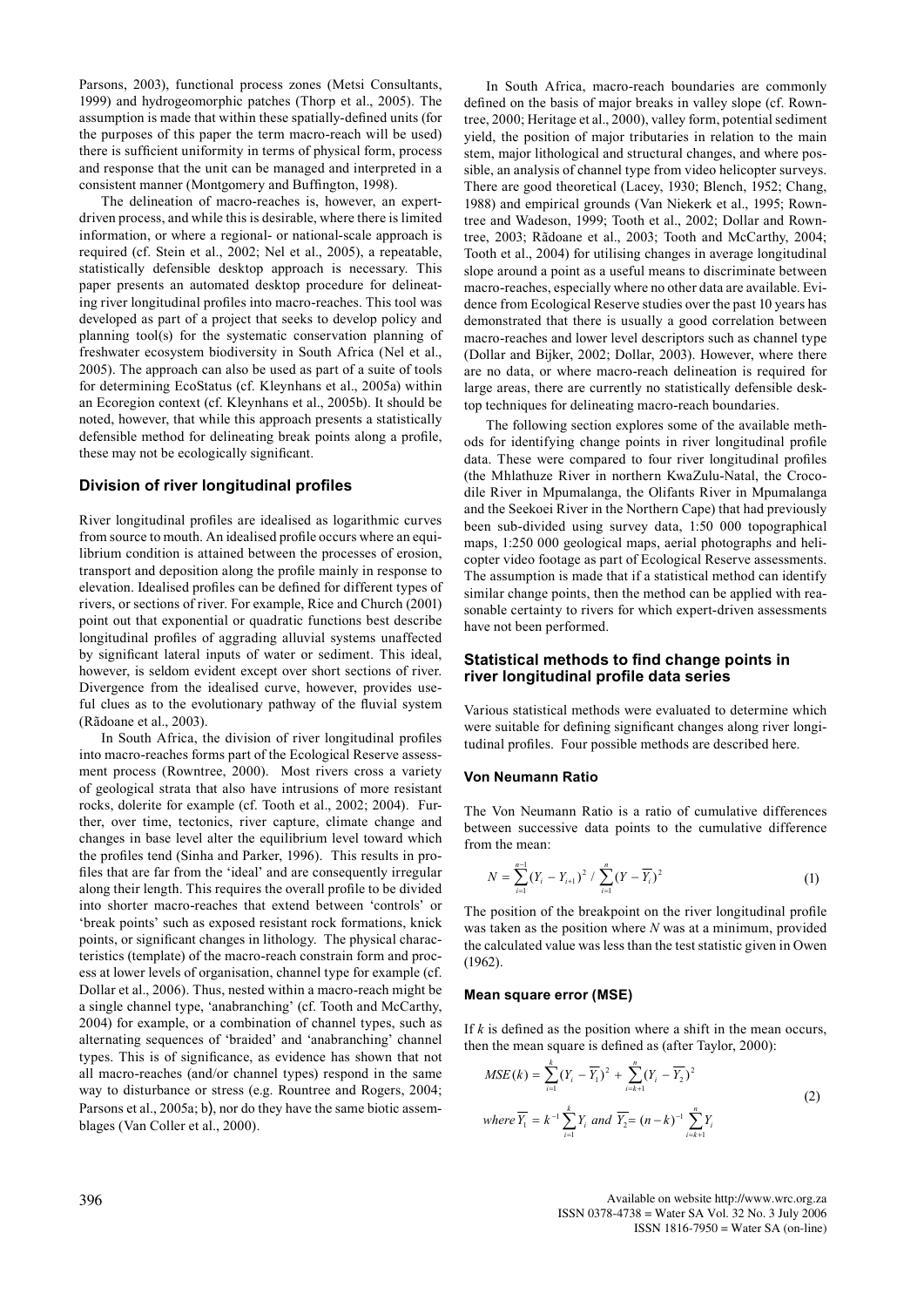The data are split at *k* and the mean square error is calculated. The position of  $k$  in the series that gives the lowest value of the estimate is the last data point before the change. As such, there is no level of significance against which to test this statistic to determine whether the break point is significant. However, Hinkley and Schechtman (1987) suggest that a bootstrapping technique can be used to determine the level of significance. The bootstrapping technique is also applicable to the CUSUM (see below), although the bootstrap method is not described in detail here. For this method, a demonstration version of a computer program was used (Change Point Analyzer by Taylor, 2000).

#### **CUSUM plots or unweighted values**

One of the commonly used methods to determine deviations from homogeneity in a data series is the CUSUM plot. Consecutive values are added to reach a cumulative profile for a set of values. The changes are visually assessed and the data are subdivided at positions of distinct change. For example, Brizga et al. (1993) used such a plot to delineate flood- and droughtdominated regimes (FDR and DDRs respectively) for Australian streamflow records. It can also be used to define positions of significant changes in slope of river longitudinal profiles, i.e. break points for macro-reaches:

$$
CUSUM = \sum_{i=1}^{k} Y_i
$$
 (3)

where.  

$$
k = 1, 2, ..., n
$$

Rather than simply adding subsequent values, cumulative deviations from the mean may be considered:

$$
S_k^* = \sum_{i=1}^k (Y_i - \overline{Y})
$$
  
where: (4)

 *k =*1, 2,…, n

If the values of  $S_k^*$  fluctuate around zero, then the data are fairly homogeneous. Deviations from the mean created by *Y<sub>i</sub>* values much greater than the mean cause  $S_k^*$  to become negative. Conversely,  $Y_i$  values smaller than the mean result in positive  $S_k^*$ values. The  $S_k^*$  values can be further rescaled and adjusted to a mean of zero. This is achieved by dividing the cumulative deviations from the mean,  $S_k^*$  by the sample standard deviation,  $D_Y$ :

$$
S_k^{**} = S_k^* / D_Y \tag{5}
$$

where:

 *k =*0, 2,…, n

and

$$
D_{Y}^{2} = \sum_{i=1}^{n} (Y_{i} - \overline{Y})^{2} / (n-1)
$$
 (6)

The test statistic used to indicate a change in the level of the mean is *Q.* High values of *Q* reflect a change in mean. Buishand (1982) presents a table of critical *Q* test statistics based on sequences of random Gaussian numbers. In order for a change to be significant,  $Q/\sqrt{n}$  must exceed the critical values. The critical values decline with increasing values of *n*, and decreasing level of significance. The position of the change point is also known because it corresponds to the data point at which the *Q* statistic is at its maximum.

$$
Q = \max_{0 \le k \le n} |S_k^{**}| \tag{7}
$$

#### **The Worsley Likelihood Ratio Test**

The Worsley Likelihood Ratio Test (WLRT) finds the most likely position of a change in mean in a data set. The method calculates a sum of deviations from the mean and weights them according to their position in the series. The partial sums are rescaled and adjusted by dividing through by the sample's standard deviation (Buishand, 1982). The advantage of the WLRT method is that it can determine the position of the change point whereas a Student t-test can only test whether the hypothesis of a change point is true if the position of the change is known.

 Worsley (1979) derived a method for determining the most likely position for a change in mean of a data set. In the preceding method,  $S_k^*$  the rescaled, adjusted partial sum of deviations, there is no weighting to account for the position of the data point within the set. In the method derived by Worsley, a weighting factor is applied, and it is proportional to the position within the data set. Points at the start and end of the data set receive the most weighting.

 The derivation presented below is after Buishand (1982) since it is easier to apply than the rigorous proof presented in Worsley (1979):

$$
Z_k^* = S_k^* / [k(n-k)]^{1/2}
$$
 (8)

where:

 $Z_k^*$  is the weighted rescaled adjusted partial sum and is obtained by dividing  $Z_k^*$  by the sample standard deviation.  *k =*1, 2,…, n

then:

$$
V = \max_{0 \le k \le n-1} \left| Z_k^{**} \right| \tag{9}
$$

$$
W = (n-2)^{1/2} V / (1 - V^2)^{1/2}
$$
 (10)

There is a unique relationship between *V* and the test statistic *W* derived by Worsley (1979). If only the position of the change point is required, then it is unnecessary to calculate *W*, but if the level of significance is also required, then *W* is computed. Critical values for the test statistic *W* are presented in Worsley (1979). As with the  $Q/\sqrt{n}$  critical values, *W* decreases as the number of data points in the set grows and increases with the required level of significance.

## **Application of test statistics to data sets with more than one change point**

Analysis of longitudinal profiles or CUSUM plots of deviations from the mean for most rivers show that more than one change point is common and that the profile should be sub-divided into multiple macro-reaches. However, the number of macro-reaches is not constant and is specific to the river profile under investigation. Stephens (1994) presented a method of determining multiple change points in data sets. A problem with the method is that the number of change points must be known in order to write the simultaneous equations to be solved; this, however, is a circular argument. A similar approach was adopted by Brizga et al. (1993) who applied the WLRT to all successive periods of 10 years in the flow record for 3 rivers in Victoria, Australia. For a value to be considered a change point, it needed to be the maximum  $Z_k^*$  value for more than half the iterations at that sample length. Breakpoints that divided the data into periods of less than 10 years were discarded. This, however, is also a circular approach, since prior information was used to bring about the desired result.

Available on website http://www.wrc.org.za ISSN 0378-4738 = Water SA Vol. 32 No. 3 July 2006 ISSN 1816-7950 = Water SA (on-line)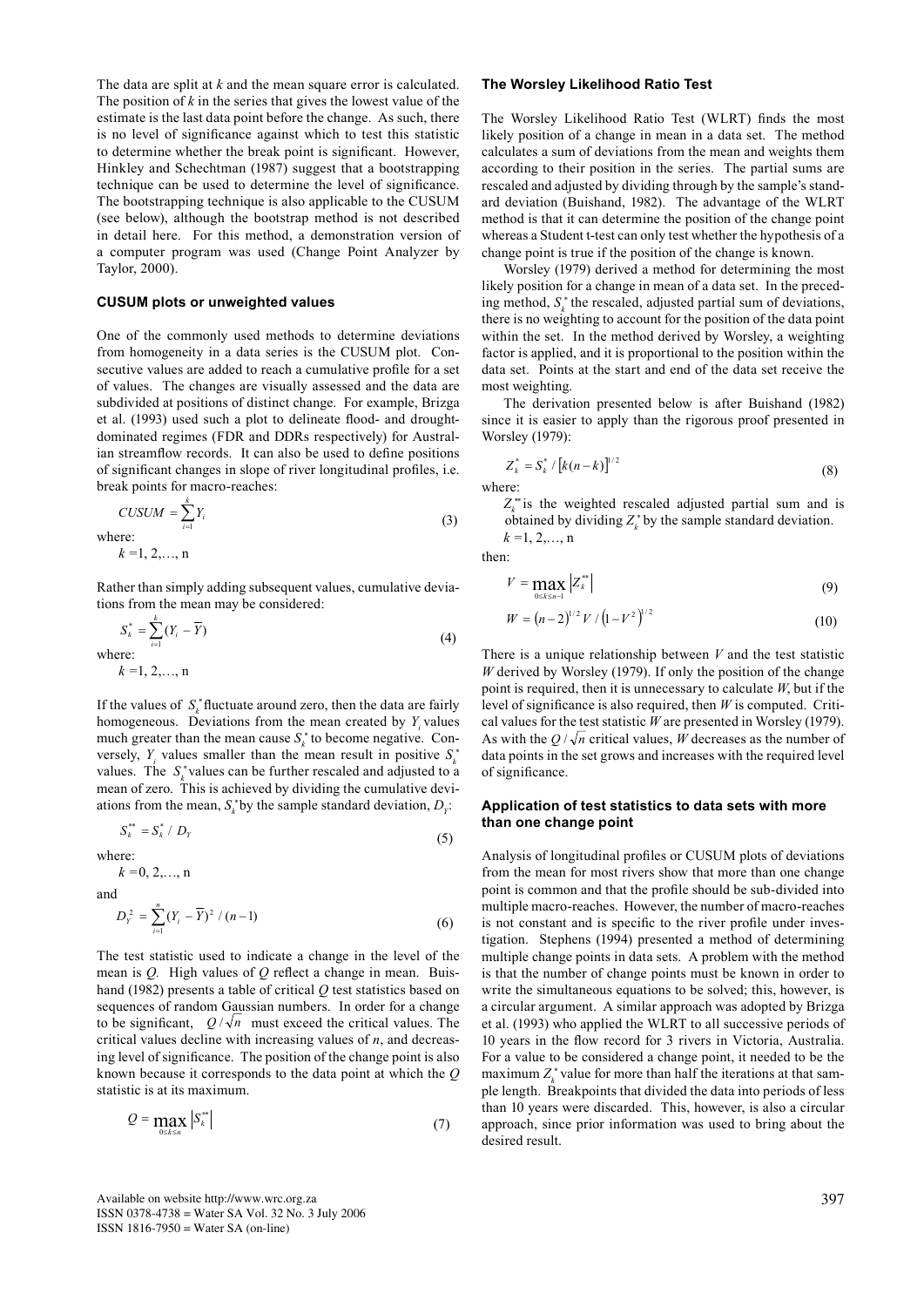It is instructive to note that the aforementioned test statistics were derived to determine the position and level of significance of a single change in mean in a series of data. The method proposed in this paper, however, takes the value with the maximum  $S_k^*$  or  $Z_k^*$  in the data series as the first change point. The set is then split at this point and the process repeated on the two subsets (Fig. 1). The splitting of the sample set at change points continues until the test statistics are below the critical values (except for the Von Neumann Ratio where values need to remain below the test statistic) presented by Owen (1962), Worsley (1979) and Buishand (1982), or the number of data points between change points is less than three (the methods fail at spacing of three or less). Although the critical values are given for selected values only, values were linearly interpolated for the remainder.

 The advantage of applying the methods in this manner is that no prior knowledge is required of the positions of breakpoints along the river longitudinal profile. Further, no iteration is needed to find the best possible fit of the number of macroreaches. In order to make the number of breakpoints manageable for an automated assessment, a rule was inserted into the coding to ensure that a breakpoint could not occur within 5 km of one of a higher rank. In practice, it is possible to have macro-

reaches as short as a few hundred metres, but for coarse-scale resolution this is impractical and very difficult to verify. However, for the purposes of this paper, the rule was not applied.

# **Application of methods to four selected longitudinal profiles of South African rivers**

Results of the application of the methods to the Crocodile and Seekoei Rivers are discussed in detail; additional information is presented for the Olifants and Mhlathuze Rivers.

# **Crocodile River**

The Crocodile River flows eastward for  $\sim$ 350 km from its source ( $\sim$ 2 200 m amsl) on the Mpumalanga Highlands, through the Great Escarpment, onto the Southeastern Coastal Hinterland, then onto the Lowveld before flowing into Mozambique. The longitudinal profile of the Crocodile River was divided into macro-reaches for the Crocodile Ecological Reserve assessment study (Dollar and Bijker, 2002). Five macro-reaches were delineated for the river (Table 1) utilising 1:50 000 topographical maps, 1:250 000 geological maps, aerial photographs and helicopter video footage (expert-driven approach). Figure 2 shows the profile with the macro-reaches defined by horizontal lines; Fig. 3 shows the cumulative deviation from the average slope or CUSUM plot.

The four statistical techniques described previously were applied to the same longitudinal profile to assess whether an automated desktop method could be applied with similar confidence to the expert-driven approach. An advantage of using statistical techniques rather than the expert-driven approach is that the decision-criteria remain constant and without bias. The automated desktop technique was applied on the slope between sampling points, cumulative slope and as well as on the deviation from the average slope (CUSUM).

# **Comparison of statistical methods for determining break points**

Applying the various statistical methods is relatively simple, but requires numerous iterations of the calculations. The process for each was therefore automated to determine statistically valid change points according to the schematic representation in Fig. 1.



*Figure 1*

*Schematic diagram of successive bifurcating at change points (Note: although the schematic represents the positions of change points symmetrically around the ones of higher order, in practice the positions are not evenly spaced)*

| <b>TABLE 1</b><br><b>Macro-reaches of the Crocodile River</b> |                            |               |                        |                                                 |  |  |
|---------------------------------------------------------------|----------------------------|---------------|------------------------|-------------------------------------------------|--|--|
| Macro-<br>reach                                               | <b>Elevation m</b><br>amsl | Chainage (m)  | Average<br>slope (m/m) | <b>Channel type</b>                             |  |  |
|                                                               | 2200-1820                  | 0-27850       | 0.04137                | Alternating meandering/straight                 |  |  |
| 2                                                             | 1820-1580                  | 27850-39950   | 0.02383                | Single thread pool/rapid                        |  |  |
| $\overline{3}$                                                | 1580-600                   | 39950-168950  | 0.06676                | Alternating single thread pool/rapid/riffle     |  |  |
| $\overline{4}$                                                | 600-380                    | 168950-203150 | 0.01120                | Mixed anastomosing                              |  |  |
| 5                                                             | 380-140                    | 203150-335200 | 0.00287                | Alternating alluvial braided/mixed anastomosing |  |  |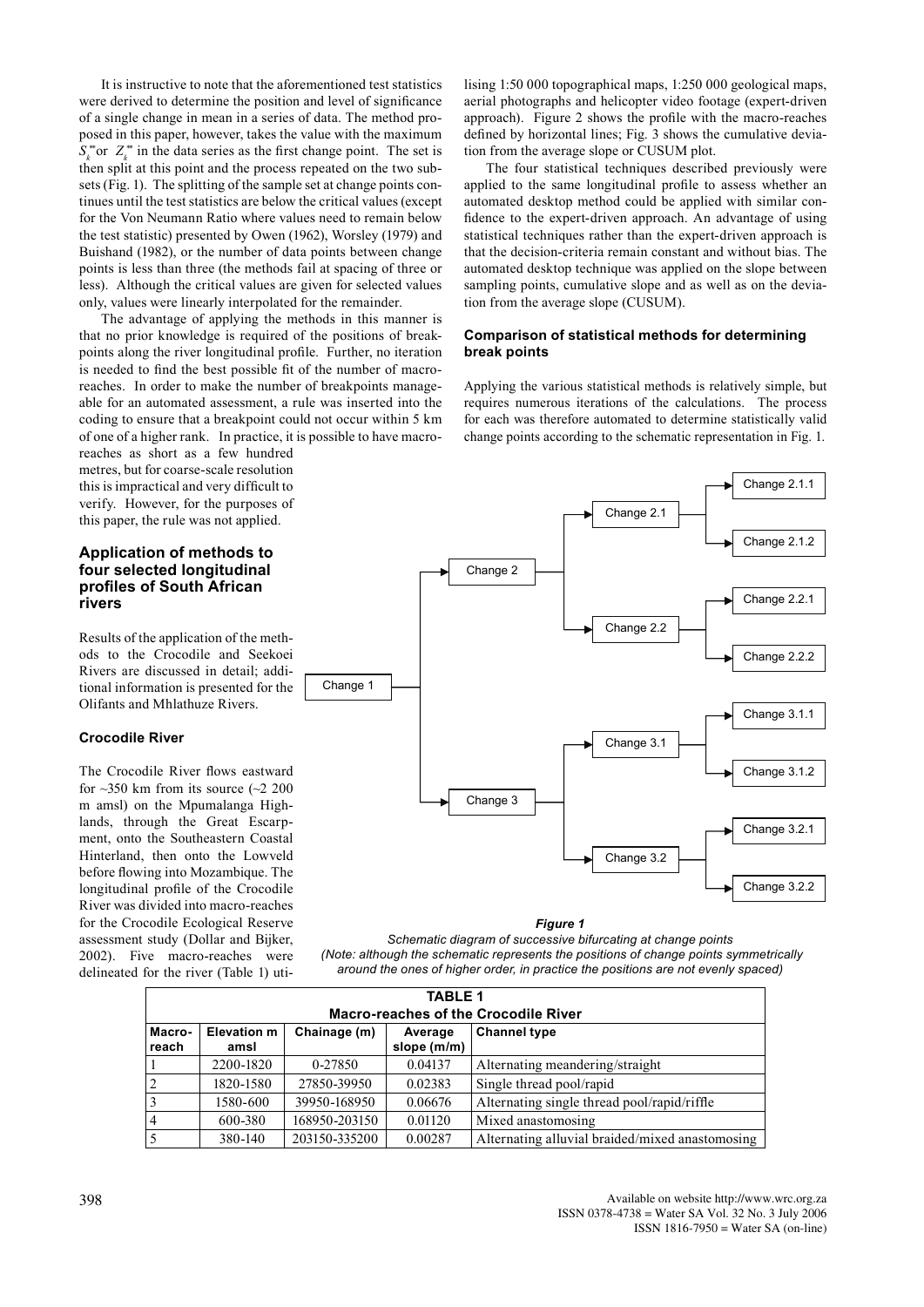The Von Neumann method defined 24 significant changes in average slope along the Crocodile River profile (level of significance  $= 0.001$ ). This method is considered too sensitive to changes in river slope to be of use in assessments of break points between macro-reaches. A very stringent level of significance (0.001) was used, and yet many changes were predicted.

 The MSE method was applied using a demonstration version of a computer program. The coding for the bootstrapping method was included and was used to define significant changes. Five change points were determined. Three of the changes did not relate to those determined by the expert-driven approach. The other two were near the top and bottom of the waterfall, respectively. However, neither were at positions on the profile where clear changes in slope occurred at the waterfall, but were a short distance away.

 The CUSUM and WLRT methods calculated five identical break points. The initial change point (Change 1 in Fig. 4) does not correspond to any break in macroreaches determined by the expertdriven approach. It defines the base of a waterfall which was included in macro-reach 3 in the expertdriven approach (Fig. 3). It does, however, define a very significant change in slope on the river, which is why it was found as the highest level change point. The next levels of breaks or change points (Changes 2 and 3) agree with those from the expert-driven approach. At the next level, Change 2.1 was calculated at the end of a short section of river with a very steep slope.

2500 2000 **Macro-reach 1 Macro-reach 2** ε **Height above MSL (m)** 1500 Height above MSL 1000 **Macro-reach 3** 500 **Macro-reach 4 Macro-reach 5**  $\overline{0}$ 0 50000 100000 150000 200000 250000 300000 350000 400000 **Distance from source (m)**





**profile of the Crocodile River (i.e. CUSUM plot)**  *Scaled, cumulative deviations from the mean slope for the longitudinal profile of the Figure 3 Crocodile River (i.e. CUSUM plot)*

It should be noted, however, that this change point was recognised as being significant in the expert-driven approach, but the macro-reach was considered too short and was therefore incorporated into macro-reach 1.

 It should be noted that concave slopes are usually considered as a single macro-reach when using an expert-driven approach. However, using the CUSUM or WLRT methods, the most statistically valid change in concave slopes sometimes occurred where the slopes changed from steep to flatter slopes, even though the transition was gradual. This was evident, for example, in assessing the profile of the Mhlathuze River. For the Crocodile River, of the four methods described, the application of the CUSUM and WLRT methods on the slope of the longitudinal profile generated change point values most closely related to those defined by the expert-driven approach. This was also true for the Olifants and Mhlathuze Rivers. **Height** are  $\frac{1}{\pi}$  or

For the Crocodile River, only one of the break points identified by the expert-driven approach was found to be statistically insignificant using the CUSUM and WLRT methods (Table 2). However, both the CUSUM and WLRT methods identified an additional breakpoint not identified by the expert-driven approach. For the Olifants River (Dollar, 2003), the CUSUM and WLRT methods identified one change point correctly, missed three expected points, but identified one not defined by the expert-driven system (Table 2). For the Mhlathuze River (Dollar, 2002), both methods picked up all three changes from the expert-driven system, but also two extra points (on concave slopes where the slope changed) (Table 2). Using the methods on the Seekoei River (Dollar, 2005), both methods identified only one change point since the profile was very flat near the source of the river (Table 2). Although the CUSUM and WLRT methods did not define all of the same change points as the expert-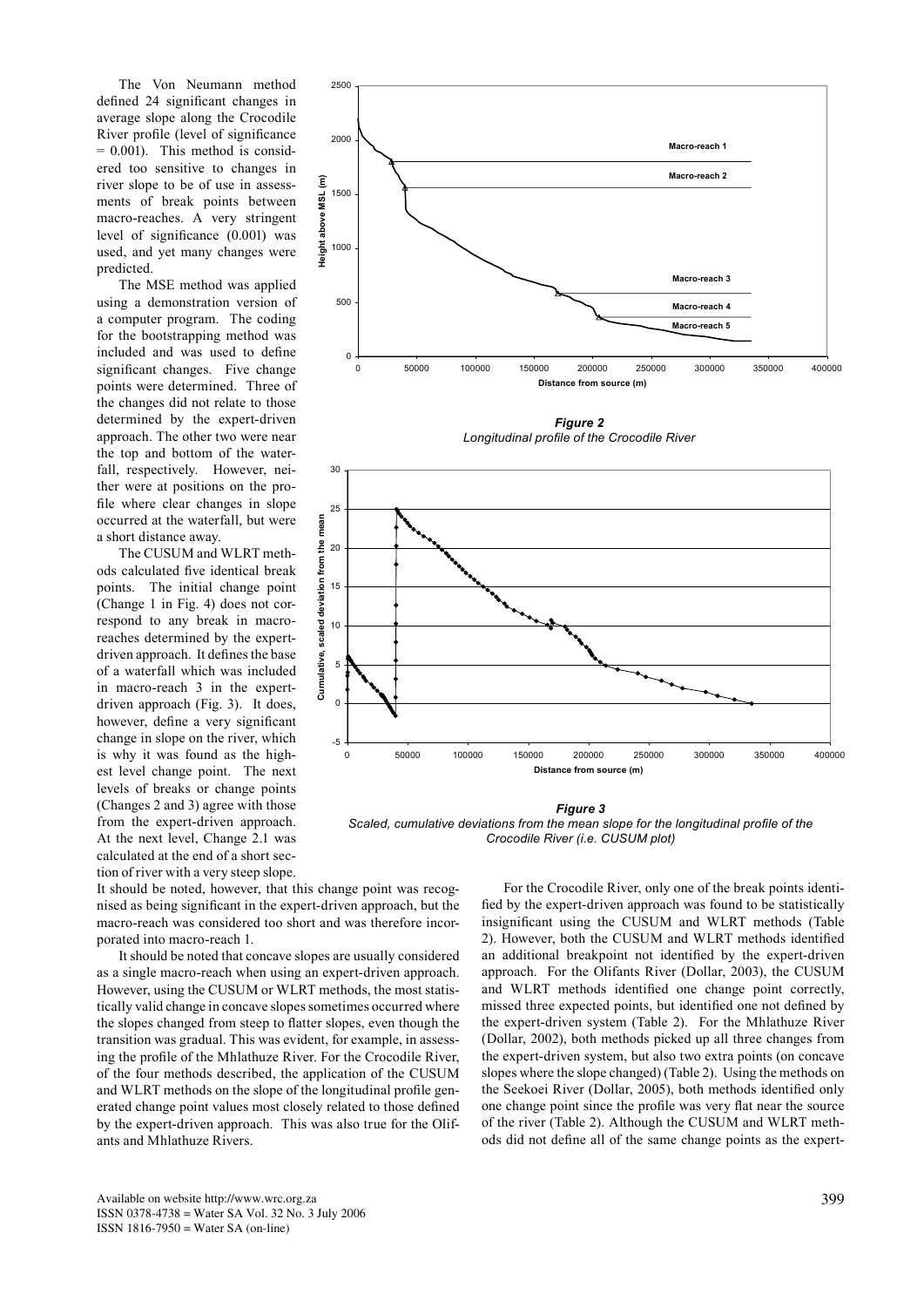



### **TABLE 2**

**Comparison of change points defined by the CUSUM, WLRT and expert-driven approach (Values given are the distances from the source at which change points occur in metres. For the Crocodile, Olifants and Mhlathuze rivers the expert-driven approach and the data below were based on 1:50 000 topographical maps, while for the Seekoei River the DTM-derived data were used.)**

| <b>River</b> | <b>Change points</b><br>from expert-<br>driven ap-<br>proach | Change<br>points from<br><b>CUSUM</b><br>method | <b>Change</b><br>points from<br>WLRT method |
|--------------|--------------------------------------------------------------|-------------------------------------------------|---------------------------------------------|
| Crocodile    |                                                              | 450                                             | 450                                         |
|              | 28 5 5 0                                                     |                                                 |                                             |
|              | 40 030                                                       | 39 950                                          | 39 950                                      |
|              |                                                              | $40.750^{\lambda}$                              | 40 750 <sup><math>\lambda</math></sup>      |
|              | 170 450                                                      |                                                 |                                             |
|              | 205 500                                                      | 205 500                                         | 205 500                                     |
|              |                                                              | 214 350                                         | 214 350                                     |
| Olifants     |                                                              | 1040                                            | 1040                                        |
|              | 5890                                                         |                                                 |                                             |
|              | 24 090                                                       | 23 390                                          | 23 390                                      |
|              |                                                              | 26 540                                          | 26 540                                      |
|              | 47 690                                                       |                                                 |                                             |
|              | 132 340                                                      |                                                 |                                             |
|              | $161290*$                                                    |                                                 |                                             |
| Mhlathuze    | 7240                                                         | 7 2 4 0                                         | 7 2 4 0                                     |
|              | 46 990                                                       | 46 990                                          | 46 990                                      |
|              |                                                              | 53 040                                          | 53 040                                      |
|              | 115 940                                                      | 116 240                                         | 116 240                                     |
|              |                                                              | 183 590                                         | 183 590                                     |
| Seekoei      |                                                              | 5869                                            |                                             |
|              | 15 290                                                       |                                                 | 15 290                                      |
|              |                                                              |                                                 | 23 8 9 4                                    |
|              | 27 4 26                                                      |                                                 |                                             |
|              |                                                              | 39197                                           |                                             |
|              | 56 954                                                       |                                                 |                                             |
|              |                                                              | 76470                                           |                                             |
|              | 203 367                                                      | 204 983                                         |                                             |
|              |                                                              | 210 824                                         |                                             |
|              |                                                              | 212 898                                         |                                             |

λ This is the bottom of the waterfall

Less than 3 values between this and the previous one, therefore the statistical methods can not define it

driven approach, they did, however, pick up the majority of the change points (50%, 25% and 100% of expert-defined changes for the Crocodile, Olifants and Mhlathuze Rivers, respectively).

 The data used in this investigation were generated from 1:50 000 topographical maps at the positions of the 20 m contour intervals. As a result, where the general slope is low, the distances between recorded points are large. The WLRT method accuracy was improved when points were added by linear interpolation throughout the data set (three points were interpolated between each measured value). This illustrated that a higher density of data allowed more efficient identification of break points. Further, the

methods were only applied to the valley slope, whereas the expert-driven approach considers valley form, potential sediment yield, the position of major tributaries in relation to the main stem, major lithological and structural changes, and an analysis of channel type. A perfect fit between the two determinations is therefore unlikely.

#### **Comparison of WLRT and CUSUM methods**

In order to determine which of the two methods (CUSUM and WLRT) best replicated the macro-reaches defined by the expertdriven approach, both methods were utilised to define macroreaches for the Crocodile, Olifants, Mhlathuze and Seekoei Rivers using data from a 20 m x 20 m digital terrain model (DTM). The data were extracted from the DTM utilising a method developed by Moolman et al. (2002). Profiles derived from the DTM had more data points than those obtained from the 1:50 000 topographical maps. The overall heights and distances also varied slightly between the two profiles. To simplify comparison of the positions of change points, both profiles were normalised (after Blight, 1994), as shown in the example presented in Fig. 5 for the Crocodile River.

 As shown in Fig. 5, there is general agreement in the normalised profiles. Both the CUSUM and WLRT methods detected the same change point positions on the longitudinal profile. Two of the change points found by the two procedures agree; these are at normalised distances of 0.08 and 0.61. The expert-driven approach defined a break between macro-reaches at the top of the waterfall (normalised distance  $= 0.12$ ) while the CUSUM and WLRT defined a change at the base of the waterfall (normalised distance  $= 0.14$ ). The CUSUM and WLRT methods did not, however, pick up the change point at a normalised distance of 0.51. The methods also calculated two changes not defined by the expert-driven approach. These were found near the end of the profile.

 When repeating the procedure on the longitudinal profile of the Olifants River, the WLRT method was able to locate one more of the expert-defined change points than the CUSUM method. However, there were still two change points from the expert-driven approach that were not identified as significant by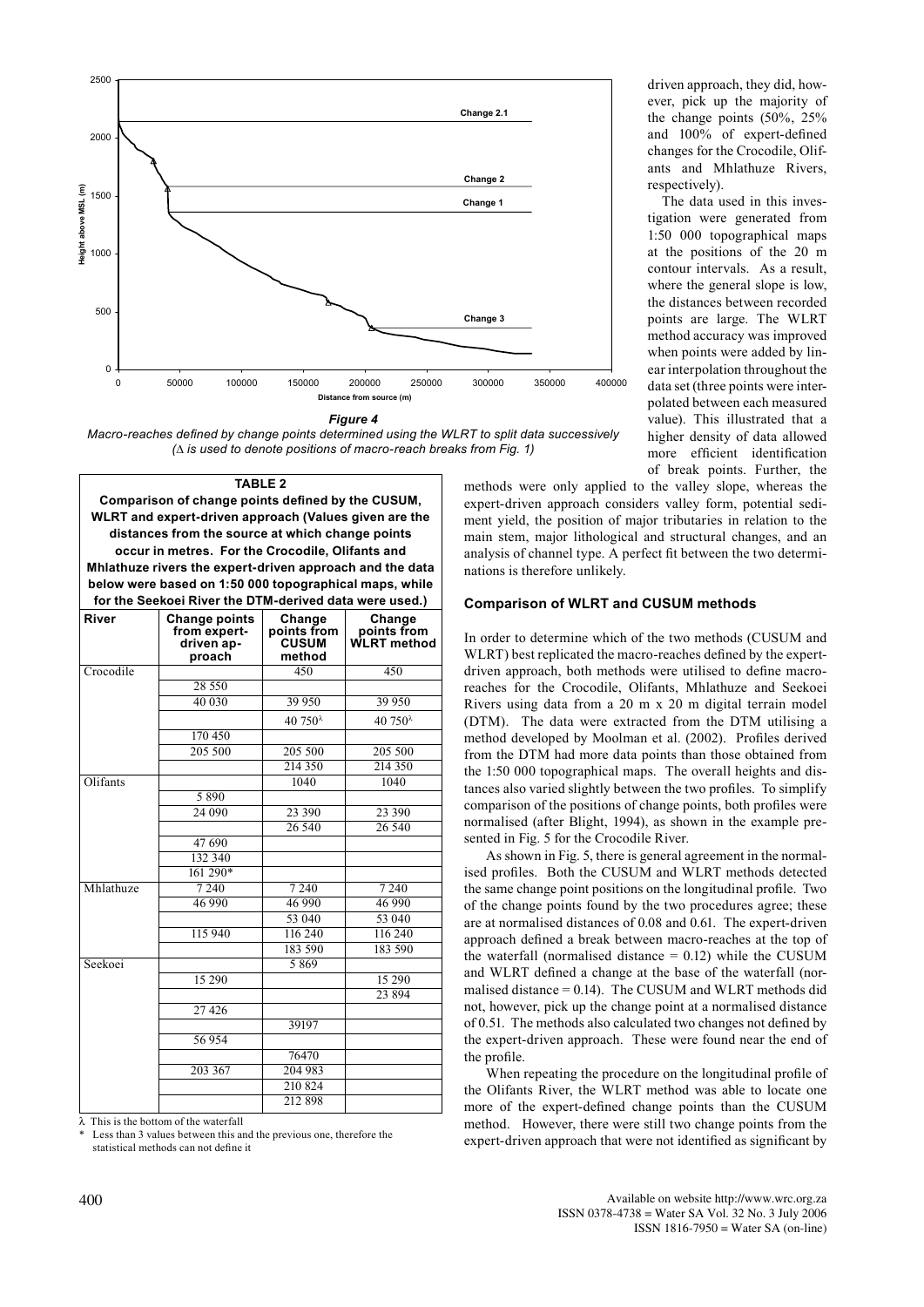the CUSUM method. An additional change point was calculated by both methods at a change in slope on a section of concave profile, although the positions were not in the same location.

 The CUSUM method calculated two more change points than the WLRT method for the Mhlathuze River, but both were unrelated to breaks between macro-reaches observed in the expert analysis.

 Both methods identified one of the changes identified by the expertdriven process for the Seekoei River, albeit different ones. The CUSUM method identified an additional four breakpoints that were not found during the expert-driven approach.

 Evidence from the river longitudinal profile therefore suggests that macro-reach breaks identified by the adapted WLRT method applied to

the DTM-derived data most closely resembles the change point positions determined by the expert-driven approach. In some cases the CUSUM method generated more change points than the WLRT method, and in other cases fewer. On the profiles where more change points were defined by the CUSUM method, the estimated locations for breaks between macro-reaches did not relate to change points derived from the expert-driven approach.

# **Conclusions**

The delineation of river longitudinal profiles into macroreaches forms an important part of the Ecological Reserve assessment process, and can be used to aid freshwater ecosystem conservation planning. Further, the deviation of the profile from an 'idealised' profile shape provides important clues as to the evolutionary history of the fluvial system. Evidence presented in this paper has demonstrated that where no other data are available and/or where large numbers of river longitudinal profiles need to be rapidly assessed, the adapted WLRT method is the most reliable of the assessed methods. The value of the adapted WLRT method is that multiple change points can be determined without *a priori* knowledge of the number of change points and/or their likely spacing. The method therefore provides a simple, statistically defensible and repeatable tool for delineating macro-reaches from longitudinal profile data. This does not, however, obviate the need for field evidence, primary data collection and a detailed expert-driven approach where resources allow. Ground-truthing of the macro-reaches is therefore required where the determination goes beyond a desktop level.

## **References**

- BERMAN C (2002) Assessment of Landscape Characterization and Classification Methods. Wood Compatibility Initiative, Cooperative Agreement Number PNW 99-9053-1-CA. United States Department of Agriculture Forest Service, Pacific Northwest Research Station. 31 pp.
- BLENCH T (1952) Regime theory for self-formed sediment bearing channels. *Trans. Am. Soc. Civ. Eng.* **117** 383-408.
- BLIGHT GE (1994) The master profile for hydraulic fill tailings beaches. *Proc. Inst. Civ. Eng. Geotech. Eng.* **107** 27-40.



*Macro-reaches defined by change points for the 1:50 000 topographical map data and the DTM-derived data*

- BRIZGA SO, FINLAYSON BL and CHIEW FHS (1993) Flood dominated episodes and river management: a case study of three rivers in Gippsland, Victoria. *Proc. Hydrol. Water Resour. Symp.* Newcastle, Australia, June – July, 1993. 5 pp.
- BROWN CA and JOUBERT A (2003) Using multicriteria analysis to develop environmental flow scenarios for rivers targeted for water resource management. *Water SA* **29 (**4) 365-374.
- BUISHAND TA (1982) Some methods for testing the homogeneity of rainfall records. *J. Hydrol.* **58** 11-27.
- CHANG HH (1988) *Fluvial Processes in River Engineering.* Krieger Publishing Company, Florida. 432 pp.
- CHURCH ME (2002) Geomorphic thresholds in riverine landscapes. *Freshwater Biol.* **47** 107-118.
- DEPARTMENT OF WATER AFFAIRS AND FORESTRY (DWAF) (1999) Resource Directed Measures for the Protection of Water Resources*.* **Version 1.0**. Pretoria. South Africa.
- DEPARTMENT OF WATER AFFAIRS AND FORESTRY (DWAF) (2004) National Water Resource Strategy (1st edn.). Department of Water Affairs and Forestry, Pretoria. September 2004. 150 pp.
- DEPARTMENT OF WATER AFFAIRS AND FORESTRY (DWAF) (2005) The Development of a National Water Resource Classification System. Inception Report. Contract Report for Department of Water Affairs and Forestry, by ESJ Dollar Consulting cc. Cape Town. 140 pp.
- DOLLAR ESJ (2002) Desktop Geomorphological Analysis of IFR Sites 5, 6, 7, 8 and 9 for the Mhlathuze, Nseleni and Mfule Rivers, Northern KwaZulu-Natal. Unpublished Report for IWR Environmental. 19 pp.
- DOLLAR ESJ (2003) Macro-Reach Analysis for the Olifants River and the Houdenbek/Riet/Groot/Doring Rivers. Unpublished report to Southern Waters ER&C cc. 22 pp.
- DOLLAR ESJ (2005) Macro-Reach Analysis for the Seekoei River. Report prepared for the Centre for Environmental Management and Bloem Water Chair in Water Environmental Management, Faculty of Natural and Agricultural Sciences, University of the Free State, Environmental Water Requirements in Non-Perennial Systems. WRC Contract No. 1587, Report No. ENV-S-C 2005-106. 19 pp.
- DOLLAR ESJ and BIJKER H (2002) Geomorphology. Unpublished report, Crocodile Reserve Assessment Study. 55 pp.
- DOLLAR ESJ and ROWNTREE KM (2003) Geomorphological Research for the Conservation and Management of Southern African Rivers. **Vol. 2**, Managing Flow Variability: The Geomorphic Response. WRC Project No. 849/2/03. Water Research Commission, Pretoria. 283 pp.
- DOLLAR ESJ, DOLLAR LH, MOOLMAN J and HARDWICK D (2006) The Development of Desktop Physical Signatures for the South African Component of the Maloti-Drakensberg Transfrontier Park. Contract report for the Institute for Natural Resources,

Available on website http://www.wrc.org.za ISSN 0378-4738 = Water SA Vol. 32 No. 3 July 2006 ISSN 1816-7950 = Water SA (on-line)